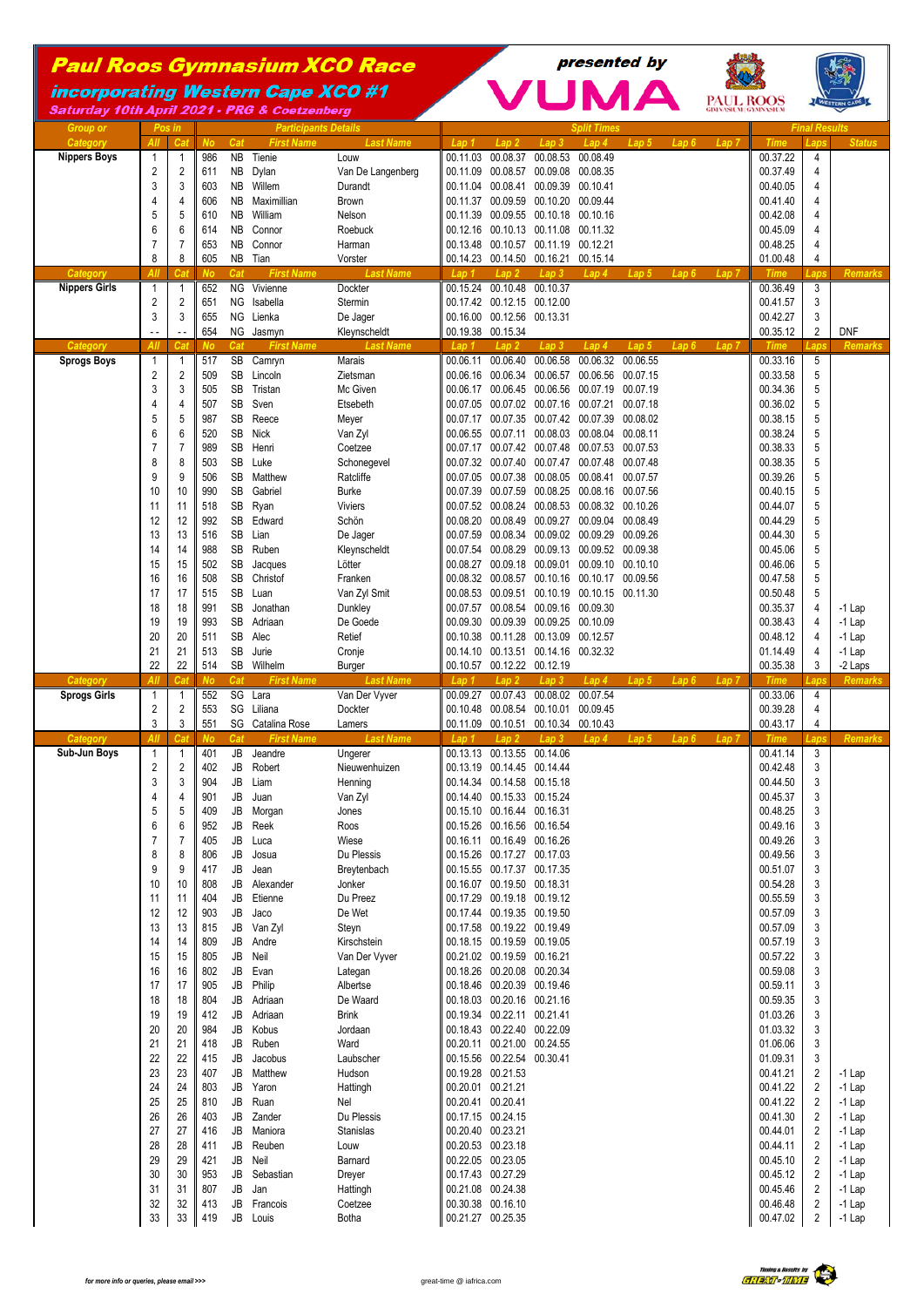## Paul Roos Gymnasium XCO Race

**incorporating Western Cape XCO #1** Saturday 10th April 2021 - PRG & Coetzenberg





*Group or Pos in Participants Details Split Times Final Results Category All Cat No Cat First Name Last Name Lap 1 Lap 2 Lap 3 Lap 4 Lap 5 Lap 6 Lap 7 Time Laps Status* 34 34 814 JB Altus Scholtz 00.26.11 00.23.54 00.50.05 2 -1 Lap 35 35 813 JB Marais Neethling 00.22.30 00.28.39 00.51.09 2 -1 Lap 36 36 425 JB Bruce Petersen 00.23.24 00.27.56 00.51.20 2 -1 Lap 37 37 851 JB Marthinus Fourie 00.28.59 00.25.56 00.54.55 2 -1 Lap - - - - 801 JB Andre Blewett 00.17.47 00.17.47 1 DNF - - - - 423 JB Ruben Devenish DNS - - - - 811 JB Tiaan Marx DNS - - - - 954 JB Andrew De Kock DNS - - | - || 406 JB Daniel || || || || DNS *Category All Cat No Cat First Name Last Name Lap 1 Lap 2 Lap 3 Lap 4 Lap 5 Lap 6 Lap 7 Time Laps Remarks* **Sub-Jun Girls** 1 1 458 JG Eryn Marais 00.16.39 00.18.00 00.34.39 2 2 2 451 JG Chloe Chesterton 1 00.17.13 00.18.13 00.18.13 00.35.26 2 3 3 455 JG Nadia Van Wyk 00.17.15 00.18.26 00.35.41 2 4 4 453 JG Nikalau Volsteedt 00.17.38 00.18.55 00.36.33 2 5 5 457 JG Zoe Green 00.17.32 00.19.17 00.36.49 2 6 6 456 JG Kelly Mall 00.19.39 00.19.54 00.39.33 2 7 7 452 JG Miane Van Jaarsveldt 00.19.28 00.21.18 00.40.46 2 8 8 454 JG Isabel Lutz 100.19.11 00.22.32 200.11 200.41.43 *Category All Cat No Cat First Name Last Name Lap 1 Lap 2 Lap 3 Lap 4 Lap 5 Lap 6 Lap 7 Time Laps Remarks* **Youth Men** 1 1 302 YM Alec Coleske 00.12.18 00.13.07 00.13.03 00.12.57 00.51.25 4<br>2 2 303 YM Hendre De Villiers 00.12.56 00.13.31 00.13.45 00.13.47 00.53.59 4 2 2 303 YM Hendre De Villiers 100.12.56 00.13.31 00.13.45 00.13.47 3 3 301 YM William Mills 100.13.08 00.13.50 00.14.41 1.00 55.44 4.41 1.00 55.44 4.41 4 4 339 YM Lood Goosen 60.13.27 00.14.21 00.14.22 00.13.46 00.55.56 4 5 5 242 YM Louis Terblanche 00.13.34 00.13.41 00.14.08 00.14.33 00.55.56 4 6 6 241 YM Jean-Pierre Du Plessis 00.13.36 00.14.29 00.14.31 00.14.08 00.56.44 4 1 7 307 YM Jean Surridge 3 Surridge 100.13.57 00.14.29 00.14.27 00.15.08 00.58.01 4<br>8 8 250 YM Tiaan Steenkamp 100.14.41 00.14.53 00.14.57 00.15.07 8 8 250 YM Tiaan Steenkamp 00.14.41 00.14.53 00.14.57 00.15.07 00.59.38 4 9 9 9 304 YM Seth Barton 100.14.09 00.14.56 00.15.15 00.15.40 00.15.40 00.15.40 10 10 321 YM Rupert Taljaard 00.14.30 00.15.18 00.15.26 00.14.54 01.00.08 4 11 | 11 || 335 YM Jaydan Durandt || 00.14.30 00.15.03 00.15.25 00.15.18 || 01.00.16 || 4 12 | 12 | 308 YM Tiaan Manefeldt | 00.14.17 00.15.16 00.16.44 00.15.51 | 01.02.08 | 4 13 13 305 YM Greg Lawson 14 2 00.14.42 00.15.32 00.16.12 00.15.44 01.02.10 4<br>14 14 329 YM Rossouw Hamman 100.15.34 00.15.34 00.15.39 00.15.33 00.15.31 14 14 329 YM Rossouw Hamman 00.15.34 00.15.45 00.15.39 00.15.31 01.02.29 4 15 15 316 YM Devan Van Zyl 00.14.59 00.16.06 00.16.36 00.15.32 01.03.13 4 16 315 YM M J Visagie 00.14.53 00.16.13 00.16.01 00.16.07 00.16.07 01.03.14 4 17 17 306 YM Luke Caetano 00.14.54 00.16.02 00.16.54 00.15.57 01.03.47 4 18 18 322 YM Thomas Dunkley 00.14.18 00.15.07 00.16.04 00.19.24 01.04.53 4 19 | 19 | 336 YM Zander Compion | 00.15.54 00.16.26 00.16.41 00.16.17 | 01.05.18 | 4 20 20 325 YM Tomas Smuts 80.0.16.08 00.17.12 00.17.49 00.18.39 00.18.39 21 21 312 YM Ross Swanevelder 00.16.39 00.16.47 00.18.06 00.51.32 3 -1 Lap 22 22 332 YM Gustav Raubenheimer 00.16.15 00.17.12 00.18.50 00.52.17 3 -1 Lap<br>23 327 YM Theodore Moss 00.17.27 00.18.03 00.17.12 00.17.12 00.52.42 3 -1 Lap 23 3 37 YM Theodore Moss 00.17.27 00.18.03 00.17.12 00.52.42 3 -1 Lap 24 24 24 249 YM Daniel Grutter 100.16.37 00.17.42 00.18.23 00.18.23 00.52.42 3 -1 Lap 25 25 333 YM Daneel Human 00.17.32 00.17.51 00.17.29 00.52.52 3 -1 Lap 26 26 330 YM Luke Keyser 00.17.22 00.17.43 00.18.15 00.53.20 3 -1 Lap 27 27 27 326 YM Gerard Sneijders 100.17.11 00.18.36 00.18.49 100.54.36 00.54.36 3 -1 Lap 28 28 38 YM Jayden Du Plessis 00.18.09 00.19.23 00.19.10 00.19.10 00.56.42 3 -1 Lap<br>29 29 240 YM Hughan Crouse 00.16.52 00.21.54 00.18.44 00.18 29 29 29 29 20 YM Hughan Crouse 100.16.52 00.21.54 00.18.44 00.52 00.21.54 00.57.30 3 -1 Lap 30 30 334 YM Stef Mostert 00.18.11 00.20.23 00.19.25 00.57.59 3 -1 Lap 31 31 248 YM Van Heerden Heunis 00.18.06 00.19.54 00.20.21 00.58.21 3 -1 Lap 32 32 331 YM Johann Jordaan 00.18.04 00.19.56 00.21.31 00.59.31 3 -1 Lap 33 33 323 YM Waldo Van Zyl 00.18.20 00.20.26 00.22.30 01.01.16 3 -1 Lap 34 34 247 YM Zandre Marx 00.19.35 00.23.33 00.23.38 00.23.38 00.23.38 00.23.38 00.23.38 00.23.38 01.06.46 3 -1 Lap 35 35 246 YM Grové Erasmus 00.34.25 00.35.52 01.10.17 2 -2 Laps - - - - 244 YM Krige Van Der Merwe 00.17.40 00.33.16 00.50.56 2 DNF



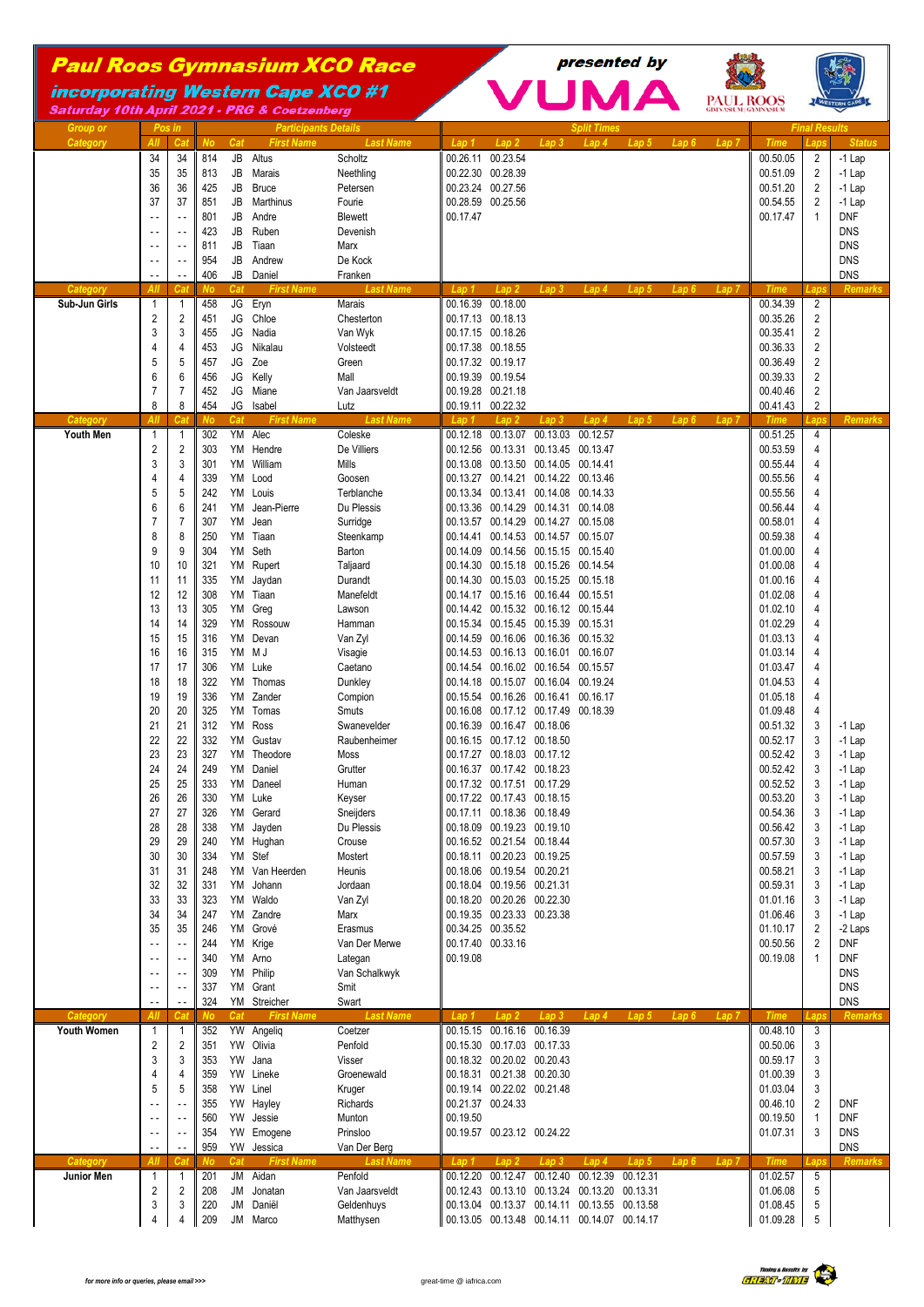## Paul Roos Gymnasium XCO Race

**incorporating Western Cape XCO #1** 



presented by

6 6 964 MM Ashley Oldfield 00.13.23 00.13.26 00.13.30 00.13.18 00.53.37 4 7 7 971 MM Petrus Malherbe 00.12.56 00.13.29 00.14.07 00.14.18 00.54.50 4 8 8 714 MM Jean De Villiers 00.13.21 00.14.10 00.14.19 00.13.29 00.55.19 4 9 | 9 || 704 MM Seraj Abrahams || 00.13.19 00.13.47 00.14.24 00.14.01 | 00.55.31 | 4 10 | 10 || 970 MM Franso Stevn || 00.13.51 00.14.01 00.14.05 00.13.55 | 00.55.52 | 4 11 | 11 | 963 MM Robert Du Preez | 00.13.47 00.14.24 00.14.38 00.13.51 | 00.56.40 | 4 12 974 MM Raymond Cox 00.13.59 00.13.51 00.14.28 00.14.22 00.56.40 00.56.40 13 | 13 | 972 MM Raymond Van Niekerk | 00.14.31 00.14.18 00.14.28 00.14.30 00.14.30 14 | 14 | 711 MM Pieter Rautenbach | 00.14.09 00.14.41 00.14.47 00.14.48 | 00.58.25 | 4 15 15 980 MM Jody Moult 00.15.24 00.14.53 00.15.25 00.14.56 01.00.38 4 16 16 978 MM Andre Visser 00.15.26 00.15.18 00.15.31 00.15.06 01.01.21 4 17 | 17 | 994 MM Niel Du Pisani | 00.14.38 00.15.49 00.15.40 00.15.29 | 01.01.36 | 4 18 18 708 MM Jimmy Mills 00.15.16 00.15.20 00.15.33 00.15.34 01.01.43 4